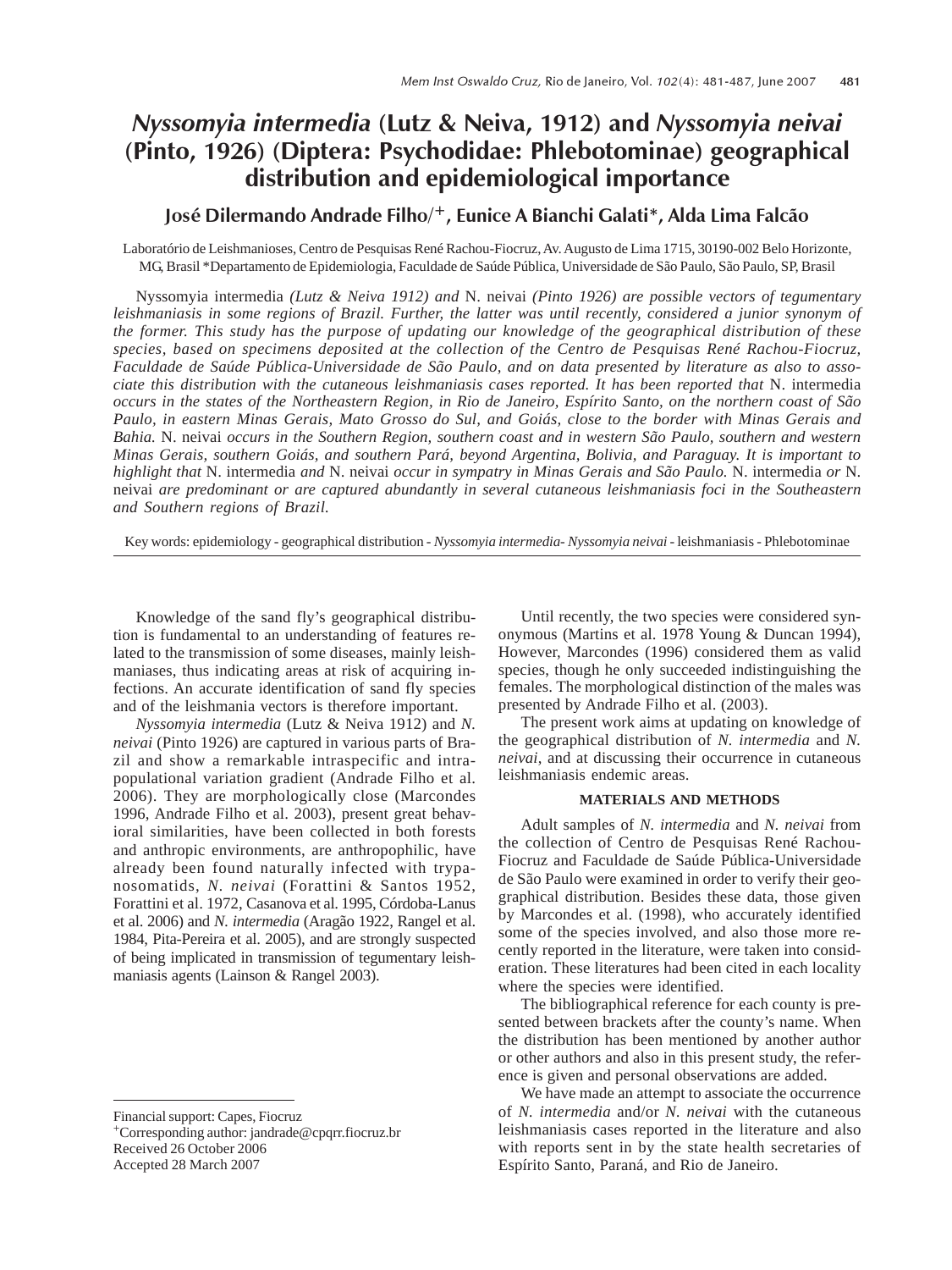## **RESULTS**

A total of 4000 specimens, all previously identified as *N. intermedia*, were examined*.*

The geographical distribution of the two species is present below.

#### *Nyssomyia intermedia*

BRASIL: Piauí – Teresina (Marcondes et al. 1998), Ceará – Crato (JDAF's observations); Rio Grande do Norte – Coronel João Pessoa and Dr Severiano (Ximenes et al. 2000) Alagoas – Palmeira dos Índios (JDAF's observations). Pernambuco – Jaboatão dos Guararapes, Quipapá (JDAF's observations; Marcondes et al. 1998). Bahia – Barreiras, Ilhéus (Marcondes et al. 1998), Santo Amaro (Follador et al. 1999). Espírito Santo – Afonso Cláudio (Ferreira et al. 2001), Aracruz, Colatina, Ecoporanga, Itaguaçu, Linhares, Mimoso do Sul, Santa Leolpoldina, Santa Tereza, Serra (Marcondes et al. 1998), Tancredinho (EABG's observations), Venda Nova do Imigrante (Marcondes et al. 1998), Viana (JDAF's observations; Marcondes et al. 1998), Vitória (JDAF's observations). Goiás – Sitio D'Abadia (JDAF's observation). Mato Grosso do Sul – Miranda (JDAF's observation). Minas Gerais – Aimorés, Além Paraíba (Marcondes et al. 1998, Brazil et al. 2006), Alto Caparaó (Saraiva et al. 2006), Araçuaí (Gontijo et al. 2002), Arinos, Barra Longa, Belo Horizonte, Bocaiúva, Buenópolis, Buritizeiro, Caeté, Caparaó (Saraiva et al. 2006), Caratinga, Cava Grande, Conceição de Ipanema, Conselheiro Pena, Coroací, Coronel Fabriciano, Curvelo, Corinto, Dom Cavati, Diamantina, Felipe dos Santos, Galiléia, Governador Valadares, Iapu, Itambacurí, Itanhomi, Januária, Juiz de Fora, Lagoa Santa (JDAF's observations, Marcondes et al. 1998), Lassance (JDAF's observations, Marcondes et al. 1998), Leolpoldina, Manhuaçu, Mantena, Mariana, Marliéria, Mutum, Pirapora, Pocrane, Pompeu (Marcondes et al. 1998), Porteirinha, Rio Casca, Santa Bárbara, São João do Paraíso, Silveirânea, Tarumirim, Timóteo (Andrade Filho et al. 1997), Viçosa (Santos de Marco et al. 2002), Volta Grande (JDAF's observations). Rio de Janeiro – Angra dos Reis (EABG's observation) Araruama, Cachoeiras de Macacu (Marcondes et al. 1998), Cardoso Moreira (Marcondes et al. 1998), Casimiro de Abreu (Souza et al. 2001), Cordeiro (Marcondes et al. 1998), Duque de Caxias, Ibicuí, Itaboraí, Itacurussa, Itaguaí (Marcondes et al. 1998), Itaperuna, Macaé, Magé, Muriqui, Niterói (JDAF's observations, Marcondes et al. 1998), Nova Iguaçu, Parati (Marcondes et al. 1998), Petrópolis (JDAF's observations, Souza et al. 2005), Rio Bonito (JDAF's observations, Marcondes et al. 1998), Rio de Janeiro, Silva Jardim (Souza et al. 2001), Teresópolis, Valença, Vassouras (JDAF's observations). São Paulo – Bananal (Marcondes et al. 1998), Barra do Turvo (EABG's observations), Caraguatatuba (Marcondes et al. 1998), Eldorado (EABG'observations), Ilha Bela (EABG's observations), Iporanga (JDAF's observations, Galati et al. 2002), Itariri, Juquiá (EABG's observations), Pariqüera Açu (Marcondes et al. 1998), Pedro de Toledo (EABG's observations), São Sebastião (JDAF's observations, Marcondes et al. 1998, Brito et al. 2002), Taubaté (Casanova, unpublished data), Ubatuba (Marcondes et al. 1998).

#### *Nyssomyia neivai*

BRAZIL: Pará – São Geraldo do Araguaia (Galati, unpublished data). Goiás – Corumbaíba, Itumbiara (JDAF's observations, Marcondes et al. 1998). Mato Grosso do Sul – Bataguassu (EABG's observations). Minas Gerais – Alfenas, Arinos, Bambuí (JDAF's observations, Marcondes et al. 1998), Betim, Conceição do Rio Verde, Coração de Jesus, Corinto, Divinópolis, Esmeralda, João Pinheiro (Marcondes et al. 1998), Lagoa Santa, Lassance, Paracatu, Passos, Pedro Leolpoldo, Perdões (JDAF's observations, Marcondes et al. 1998), Pirapora, Presidente Olegário, Tupaciguara, Uberlândia (JDAF's observations). São Paulo – Angatuba, Araçatuba, Araraquara, Atibaia (Marcondes et al. 1998), Barra do Turvo, Barueri, Caçapava (EABG's observations), Cajamar (Marcondes et al. 1998), Cajati (EABG's observation), Capela do Alto (Marcondes et al. 1998), Conchal (Casanova et al. 2005), Dourado, Eldorado (Marcondes et al. 1998, EABG's observations), Iporanga (Marcondes et al. 1998, Galati et al. 2002), Itariri (EABG's observations), Itupeva (Marcondes et al. 1998), Juquiá, Luis Antônio (EABG's observations), Miracatu, Monte, Natividade da Serra (Marcondes et al. 1998), Osasco, Ourinhos (EABG's observations), Pariqüera Açu, Pedro de Toledo, Pereira Barreto, Pirapora do Bom Jesus, Porto Ferreira (Marcondes et al. 1998), Ribeirão Branco (EABG's observations), São José dos Campos (EABG's observations), São Luís do Paraitinga (Marcondes et al. 1998), São Paulo (JDAF's observations, Marcondes et al. 1998), São Roque (Marcondes et al. 1998), Taubaté (Casanova, unpublished data), Teodoro Sampaio (Marcondes et al. 1998). Paraná – Bandeirantes (Massafera et al. 2005), Cianorte, Fênix, Jussara, Paiçandu, Peroba (Marcondes et al. 1998), Ribeirão Claro (EABG's observations), Santo Antônio, São Jorge do Ivaí (Marcondes et al. 1998), Terra Boa (Teodoro et al. 2001). Santa Catarina – Biguaçu, Indaial, Itajaí, Quilombo (JDAF's observations, Marcondes et al. 1998), Rancho Queimado (Marcondes et al. 1998), Santo Amaro da Imperatriz, São Carlos (JDAF's observations). Rio Grande do Sul – Campo Novo (Marcondes et al. 1998), Porto Alegre (EABG's observations), Santa Maria (Marcondes et al. 1998), Tenente Portela (JDAF's observations, Silva & Grunewald 1999). ARGENTINA: Corrientes (Salomón et al. 2006a), Entre Rios (Salomón et al. 2006b), Formosa (Salomón et al. 2002), Salta (Salomón et al. 2004), Santa Fé (Salomón et al. 2006b), Tucumán (Marcondes et al. 1998, Córdoba-Lanus & Salomón 2002, Córdoba-Lanus et al. 2006). BOLIVIA: Tarija (Marcondes et al. 1998). PARAGUAY: Alto Paraná (Marcondes et al. 1998), Itapua and Misiones (Salomón et al. 2003).

#### **DISCUSSION**

The data on geographical distribution reported by Marcondes et al. (1998) are similar to those found in this present study, which corroborates the validity and possibility of accurately identifying both species.

The geographical distribution of *N. intermedia s. l*. is very wide, occurring in Argentina, Bolivia, Paraguay, and in all Brazilian regions, in Northern, Northeastern,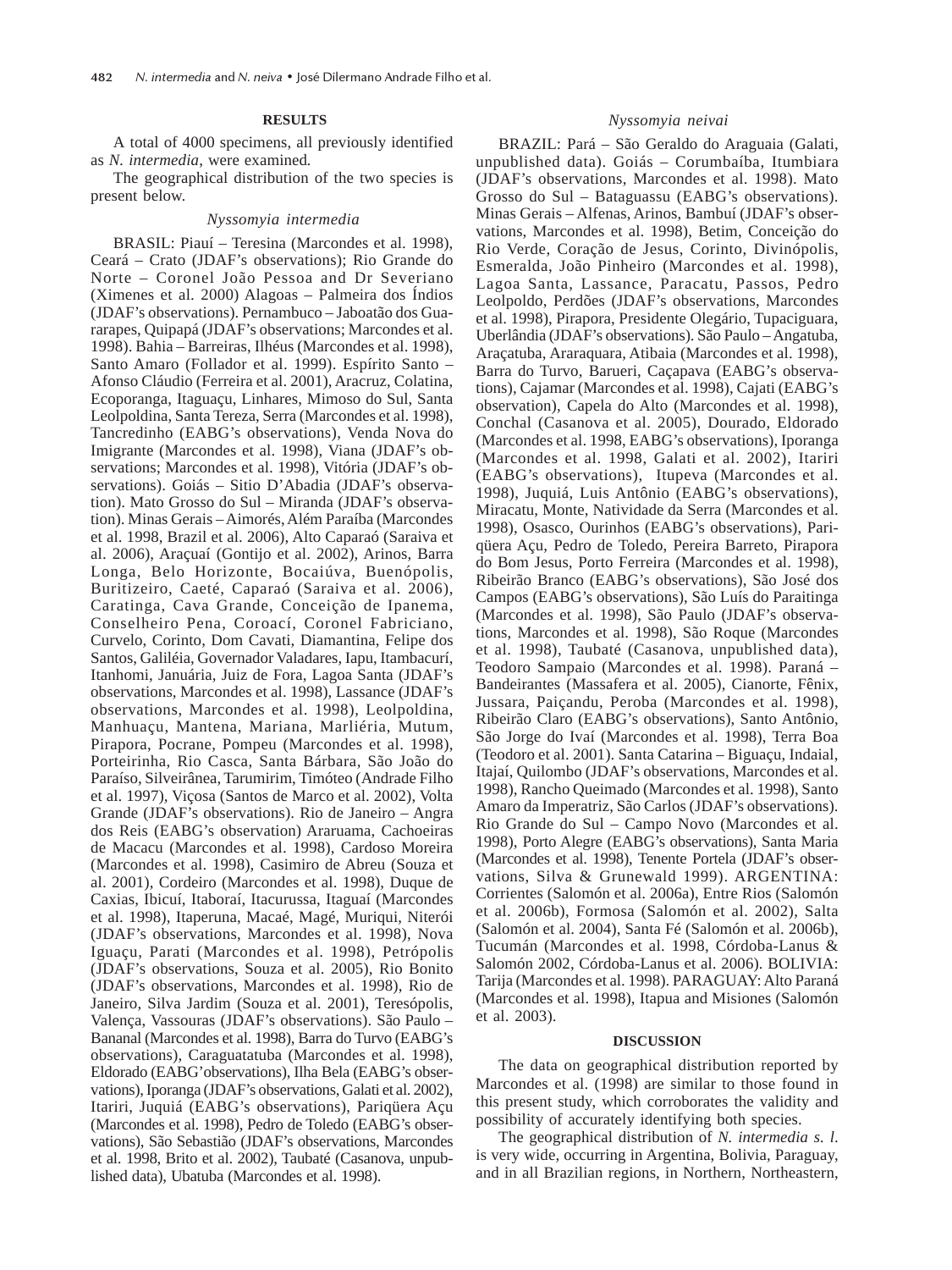and Mid-Western states, however, they are not as abundant as in the Southeastern and Southern states.

In the Northern Region, *N. neivai* may be limited to southern of Pará where it has been captured in São Geraldo do Araguaia, on the Serra das Andorinhas (Galati, unpublished data). In Tocantins, neither of the two species was captured (Andrade Filho et al. 2001), nevertheless, Carvalho et al. (1989) mentioned the presence of *N. intermedia* in other areas. However, accurate identification of this taxon is necessary, having in mind that this area may be a dispersion corridor for *N. neivai* from the Southern Region, western São Paulo and the Triângulo Mineiro as far as the state of Pará.

In the Mid-Western Region, both species were found. In Goiás, *N. intermedia* has been reported in Sítio D'Abadia county and *N. neivai* in Corumbaíba and Itumbiara. Its presence in this latter county has also been reported by Marcondes et al. (1998). The presence of *N. neivai* and *N. intermedia* is also confirmed In the state of Mato Grosso do Sul, the former in Bataguassu and the second in Miranda counties; both species however seem to be rare in this state, as no other authors have reported it (Galati et al. 1996, 2006 Oliveira et al. 2003), as well as in the state of Mato Grosso (Biancardi & Bermudéz 2000, Azevedo et al. 2002).

Only *N. intermedia* has been reported in the Northeastern Region. In Piauí, it have reported in Teresina and in the state of Ceará this species has occurred only in Crato county. In the state of Rio Grande do Norte, Ximenes et al. (2000) report it in two municipalities but no specimen has been examined in the present study. In the state of Paraíba, this species has already reported (Martins et al. 1978), however no specimen has been examined in this study and Marcondes et al. (1998) considered it to be *N. intermedia s.l.* In Pernambuco, has been possible to confirm the presence of *N. intermedia* in two counties. In this latter state, however, its frequency is also very low. In Alagoas *N. intermedia* was captured in July 1999 in Palmeira dos Índios county, and it corresponded to about 10% of all the insects captured (JDAF's observation). In Sergipe, Marcondes et al. (1998) reported *N. intermedia s.l*., though no specimen from this state has been examined in.

In Bahia, *N. intermedia* presented a wider distribution; however, its frequency is low in the majority of the counties (Vexenat et al. 1986, Sherlock et al. 1996), except in Santo Amaro and "Fazenda Vovo" (Follador et al. 1999, Pereira & Hoch 1990), where this species was prevalent, thus differing from the general tegumentary leishmaniasis pattern, in other areas of the state where *Nyssomyia whitmani* (Antunes & Coutinho 1939) is the main vector species (Vasconcelos et al. 1994, Azevedo et al. 1996). Pereira and Hoch (1990) do not reported in which county the "Fazenda Vovo" is located.

In the Southeastern Region, both species occur in Minas Gerais and São Paulo as previously reported by Marcondes et al. (1998). In Rio de Janeiro and Espírito Santo, only *N. intermedia* has been found.

In Espírito Santo, *N. intermedia* is quite abundant and is suspected of transmitting leishmaniases in some regions of the state (Falcão et al. 1991). In Afonso Cláudio county, this species occurs with higher frequency in regions below 750 m a.s.l. It is at these altitudes that the highest indices of tegumentary leishmaniasis cases are found (Ferreira et al. 2001). This state is composed of 77 counties, in 13 of which the presence of *N. intermedia* has been reported. It was in those 13 counties that 43% of all the cases of tegumentary leishmaniasis in the state notified from 1986 to 1996 occurred. This figure attained 46% in 1997; with a gradual fall to 25% by the first semester of 2002 (Fundação Nacional de Saúde and Secretaria do Estado da Saúde do Espírito Santo).

In Rio de Janeiro, *N. intermedia* is very frequent in several regions, being the predominant species in several areas (Rangel et al. 1990, Brazil et al. 1991, Oliveira et al. 1995). Aguiar et al. (1987) found a large number of specimens of this species in Itaguaí, being most frequently captured biting humans. In Petrópolis county, this species predominated on the human bait (80.3%), has been collected in larger numbers in the hottest months of the year (Souza et al. 2002) and presented significant positive correlations with the intensity of the moonlight when captured with human bait and negative one with CDC light traps (Souza et al. 2005). In this state, though it has been possible to confirm the presence of *N. intermedia* in 25 of the 82 counties, in four of them (Cardoso Moreira, Ibicuí, Itacurussa, and Muriqui) no tegumentary leishmaniasis have been reported. In the state of Rio de Janeiro, 4212 cases of this disease were registered between 1985 and 2001; 57% of these cases occurred in those counties in which *N. intermedia* has been identified (Secretaria de Estado de Saúde do Rio de Janeiro).

In Minas Gerais, the distribution of *N. intermedia* and *N. neivai* basically follows that reported by Marcondes et al. (1998). *N. intermedia* occurs in the following regions: Jequitinhonha, Vale do Rio Doce, Metallurgic, and Zona da Mata, whereas *N. neivai* occurs in the Triângulo Mineiro and southern region. Both are found in Alto São Francisco and the northeast regions.

Both species are found sympatrically in Arinos, Pirapora, Lassance, and Corinto counties and with the exception of the first, where only one specimen of *N. intermedia* and two of *N. neivai* were analyzed, a high predominance was observed for one or the other. Interestingly, all these counties lie along large rivers (Urucaia river in Arinos, São Francisco river in Pirapora, and Velhas river in Lassance and Corinto), which may be serving as geographical barriers to separate the two species, and the few specimens of one or other species that could reach the opposite bank are not numerous enough to compete with the prevailing species. It is important, however, to carry out systematized captures in these counties in order to corroborate this point of view, since the captures were carried out on the left bank of the Velhas river in Lassance and Corinto, and it was not possible to carry them out on the other bank to verify if there was any difference in the species composition and predominance.

In Lagoa Santa, in the metropolitan region of Belo Horizonte, both species seem to have occurred; they were collected with low frequency in Lapinha's cave, though in different periods between 1957 and 1960. From 1993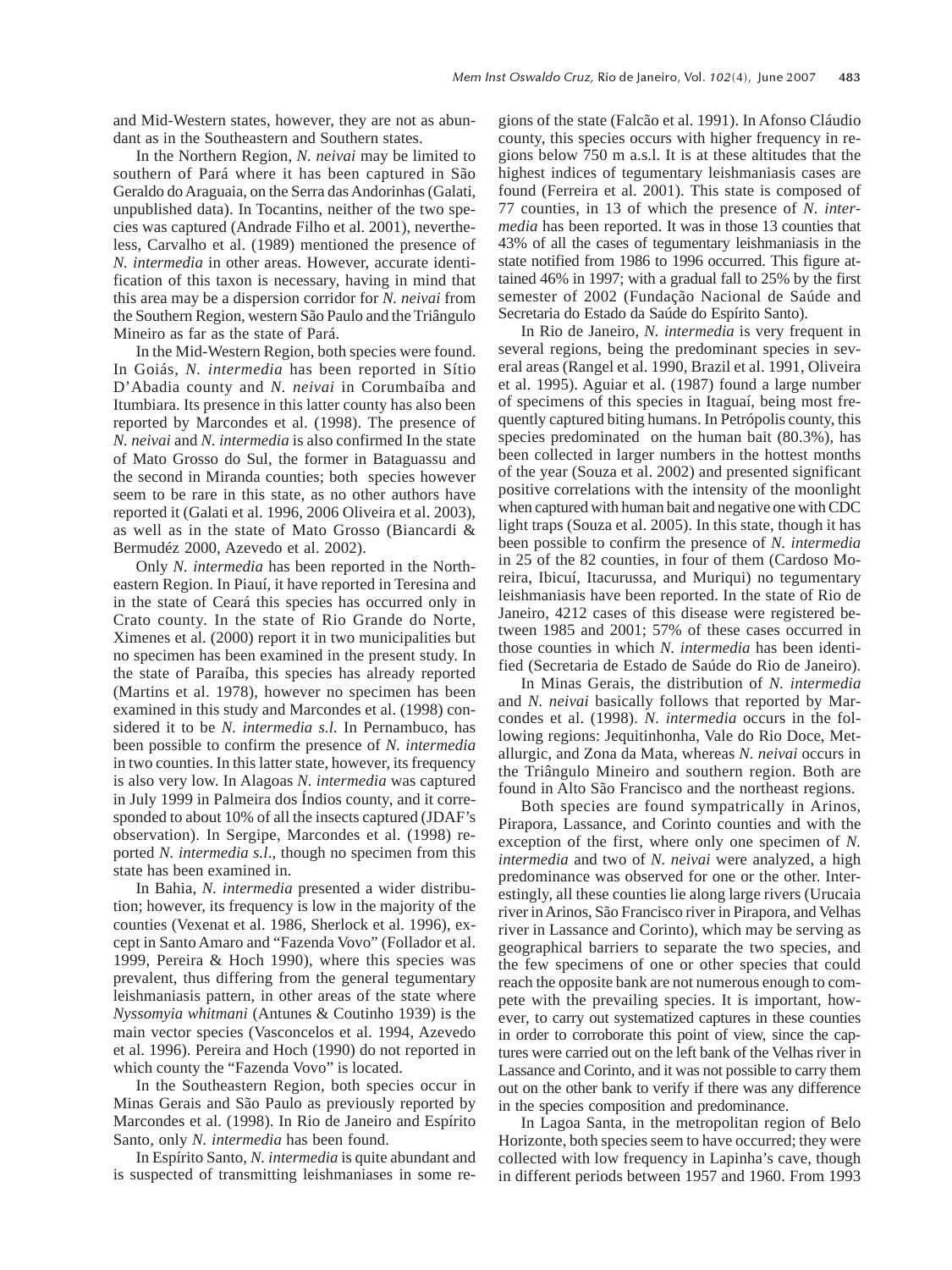to 1995, only *N. intermedia* was collected in this cave (Andrade Filho et al. 1998).

In other counties of the metropolitan region of Belo Horizonte, both species have been observed, *N. intermedia* in the capital and *N. neivai* in Betim, Esmeraldas, and Pedro Leopoldo.

*N. intermedia* seems to be the tegumentary leishmaniasis vector in several areas of Minas Gerais, such as Araçuaí, where, in a survey of an outbreak of this disease, 99% of the sand flies collected were of this species (Gontijo et al. 2002). A similar result has been reported in Alto Caparaó and Caparaó, where it is also implicated as the likely vector (Saraiva et al. 2006).

In Corinto, it was possible to investigate some human cases of the disease, and *N. neivai* is thought to be the vector, as it represented about 90% of all sand flies captured, there being frequent inside homes, causing bothersome to the inhabitants as the insects bite frequently inside residences.

In São Paulo, both species were found to be sympatric in the region of the Vale do Ribeira, in Pariqüera Açu (Marcondes et al. 1998), Iporanga (Galati et al. 2002), Barra do Turvo, Eldorado, Itariri, Juquiá, and Pedro de Toledo (EABG's observations), as also in Taubaté county, in the Paraíba Valley (Casanova, unpublished data). In the present study, *N. intermedia* was captured on the northern coastline of the state and *N. neivai*, in the countryside, which is in accordance with Marcondes et al. (1998). The deforestation of the area previously covered with Atlantic forest seems to be benefiting *N. intermedia s.l.* to the detriment of other species such as *N. whitmani* and *Pintomyia pessoai* (Coutinho & Barretto 1940, Gomes et al. 1989, 1995).

On the northern coastline of São Paulo, *N. intermedia* was the most abundant species accounting for virtually 95% of the total sand flies captured in the intradomicile, peridomicile, and the woods (Brito et al. 2002). On the southern coastline, in Cananéia county, *N. intermedia s.l.* occurs infrequently whether in the woods or in the domicile, whereas in Iguape county, it was the only taxon reported (Gomes & Galati 1989, Gomes et al. 1990).

In the Ribeira Valley, an endemic area for tegumentary leishmaniasis, in Pariqüera Açu county, *N. intermedia s.l.* seems to be more adapted to the modified environment, being considered a tegumentary leishmaniasis vector (Gomes et al. 1980), with the vector-human contact occurring in the domicile (Gomes et al. 1983). This taxon still prevails in residual woodland, on the border of the woods and on open land (Gomes & Galati 1987). In the county of Pedro de Toledo, *N. intermedia s.l.* prevailed, mainly in intra and peridomicile (Domingos et al. 1998).

In the mid-western of São Paulo, in Araraquara and São João da Boa Vista counties, a few specimens of *N. intermedia s.l.* were captured in the woods, whereas in two other counties with larger prevalence of this species, Dourado and Mogi-Guaçu, the inverse occurred, though this woods there were not so well conserved as in the former (Gomes et al*.* 1989). This taxon also prevailed in the western São Paulo, in the county of Teodoro Sampaio (Condino et al. 1998). According to the distribution reported by Marcondes et al. (1998), *N. neivai* is likely to prevail in these counties.

In São Paulo, a correlation of 88% was found in the counties investigated between the presence of cases of tegumentary leishmaniasis and the presence of *N. intermedia s.l.,* being this taxon the most frequent among the species colleted, with the widest distribution and prevailing, together with *Migonemyia migonei* (França, 1920) in all kinds of vegetation and in all topographical regions; both being considered the principal vectors (Camargo-Neves et al. 2002).

In Paraná, *N. neivai* occurs in the greater part of the state (Marcondes et al. 1998), there being no report of *N. intermedia*, though it may occur in the northeastern region close to the border with São Paulo, where *N. intermedia* has been reported. Jussara county, where *N. neivai* (mentioned as *N. intermedia)* prevailed (Aguiar et al. 1989), presented an incidence of 422.80 cases of tegumentary leishmaniasis per 100,000 inhabitants in 2000, the highest incidence in Paraná (data from "Secretaria Estadual de Saúde").

In Santa Catarina and Rio Grande do Sul, only the occurrence of *N. neivai* was reported (Marcondes et al. 1998), it being widely prevalent in Santa Catarina, mainly in modified areas. In Rio Grande do Sul, as few studies have been carried out, its prevalence has been reported only in the "Parque Estadual do Turvo", in Tenente Portela county (Dias et al. 1997) and Derrubadas county (Silva et al*.* 2004).

According to these data, *N. intermedia* or *N. neivai* prevail or are abundant in several Brazilian areas and *N. neivai* in Paraguayan and Argentinean areas in which tegumentary leishmaniasis occurs. According to Killick-Kendrick (1988), in order to confirm the disease-vector species, it is important to meet the following criteria: (1) the species should be abundant in the leishmaniasis focus; (2) it should be highly anthropophilic; (3) it should present the development of the parasite in the absence of blood in the gut; (4) it should show the highest natural infection rate among the sand flies observed; and (5) the parasites isolated from sand flies should be indistinguishable from those isolated from human cases.

*N. intermedia* and *N. neivai* presented characteristics that meet the first and second criteria above. As for the third and fourth criteria, several studies have already shown natural infection among sand flies of these two species, with natural infection by flagellates indices, varying from 0.1 - at least 0.85% (Forattini & Santos 1952, Forattini et al. 1972, Rangel et al. 1984, Casanova et al. 1995, Pita-Pereira et al. 2005, Cordoba-Lanus et al. 2006). Only the last criterion for these species has not been met, as date, sand fly parasites have not been isolated, characterized or compared with those obtained from human patients.

Experiments have shown that these species may be easily infected with several strains and species of *Leishmania* (Chagas 1940, Coelho et al. 1967, Rangel et al. 1992, 1993, Silva  $&$  Gomes 2001), which shows that these species are susceptible to infection by *Leishmania*. In the light of these data, there seems to be little doubt as to the vectorial capacity of *N. intermedia* and *N. neivai*.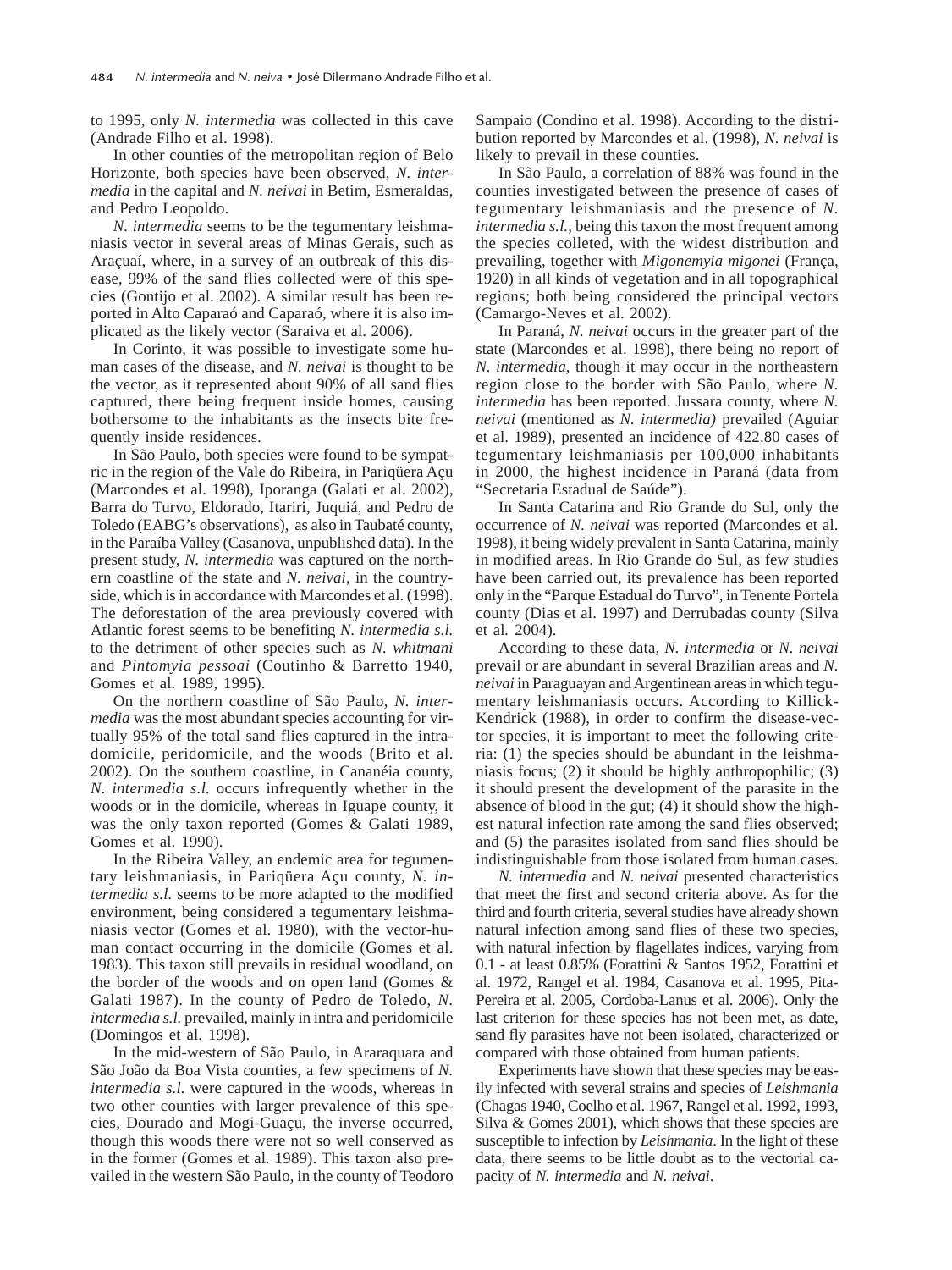#### **REFERENCES**

- Aguiar GM, Vilela ML, Ferreira VA, Santos TG 1989. Ecologia dos flebótomos em recente foco ativo de leishmaniose tegumentar no norte do estado do Paraná (Diptera, Psychodidae, Phlebotominae). *Mem Inst Oswaldo Cruz 84*: 7-8.
- Aguiar GM, Vilela ML, Lima RB 1987. Ecology of the sand flies of Itaguaí, an area of cutaneous leishmaniasis in the state of Rio de Janeiro. Food preferences (Diptera, Psychodidae, Phlebotominae). *Mem Inst Oswaldo Cruz 82*: 583-584.
- Andrade Filho JD, Carneiro APS, Lima MLN, Santiago RM, Gama MA, Santos CA, Falcão AL, Brazil RP 1997. Flebotomíneos de Timóteo, estado de Minas Gerais, Brasil (Diptera: Psychodidae). *Cad Saú Públ 13*: 767-770.
- Andrade Filho JD, Galati EAB, Falcão AL 2003. Redescription of *Nyssomyia intermedia* (Lutz & Neiva, 1912) and *Nyssomyia neivai* (Pinto, 1926) (Diptera: Psychodidae). *Mem Inst Oswaldo Cruz 98*: 1059-1065.
- Andrade Filho JD, Galati EAB, Falcão AL 2006. Polymorphism, inter-population and inter-specific variation in *Nyssomyia intermedia* (Lutz & Neiva) and *Nyssomyia neivai* (Pinto) (Diptera, Psychodidae, Phlebotominae). *Rev Bras Entomol 50*: 385-393.
- Andrade Filho JD, Lima MLN, Falcão AL, Brazil RP 1998. Sazonalidade dos flebotomíneos (Diptera, Psychodidae) dos arredores da Gruta da Lapinha, município de Lagoa Santa, Minas Gerais, Brasil. *Rev Bras Ent 42*: 93-95.
- Andrade Filho JD, Valente MB, Andrade WA, Brazil RP, Falcão AL 2001. Flebotomíneos do Estado de Tocantins, Brasil (Diptera: Psychodidae). *Rev Soc Bras Med Trop 34*: 323-329.
- Aragão HB 1922. Transmissão de leishmaniose no Brasil pelo *Phlebotomus intermedius*. *Bras Med 36*: 129-130.
- Azevedo ACR, Souza NA, Meneses CRV, Costa WA, Costa SM, Lima JB, Rangel EF 2002. Ecology of sand flies (Diptera: Psychodidae: Phlebotominae) in the north of the state of Mato Grosso, Brazil. *Mem Inst Oswaldo Cruz 97*: 459-464.
- Azevedo ACR, Vilela ML, Souza NA, Andrade-Coelho CA, Barbosa AF, Firmo ALS, Rangel EF 1996. The sand fly fauna (Diptera: Psychodidae: Phlebotominae) of a focus of cutaneous leishmaniasis in Ilhéus, state of Bahia, Brazil. *Mem Inst Oswaldo Cruz 91*: 75-79.
- Biancardi CMB, Bermúdez EG 2000. Flebotomíneos (Diptera: Psychodidae) no Estado do Mato Grosso, Município de Chapada dos Guimarães, Brasil. *Act Amaz 30*: 115-128.
- Brazil RP, Almeida DC, Brazil BG, Oliveira Mamede SM 1991. Chicken house as a resting site of sand flies in Rio de Janeiro, Brazil. *Parassitologia 33* (Suppl.): 113-114.
- Brazil RP, Passos WL, Fuzari AA, Falcão AL, Andrade Filho JD 2006. The peridomiciliar sand fly fauna (Diptera: Psychodidae) in areas of cutaneous leishmaniasis in Além Paraíba, Minas Gerais, Brazil. *J Vector Ecol 31*: 418-420.
- Brito M, Casanova C, Mascarini LM, Wanderley DMV, Corrêa FMA 2002. Phlebotominae (Diptera: Psychodidae) em área de transmissão de leishmaniose tegumentar americana no litoral norte do Estado de São Paulo, Brasil. *Rev Soc Bras Med Trop 35*: 431-437.
- Camargo Neves VLF, Gomes AC, Antunes JLF 2002. Correlação da presença de espécies de flebotomíneos (Diptera: Psychodidae) com registros de casos da leishmaniose tegumentar

americana no Estado de São Paulo, Brasil. *Rev Soc Bras Med Trop 35*: 299-306.

- Carvalho MES, Lustosa ES, Naves HAM 1989. Contribuição ao conhecimento da fauna flebotomínica no Estado de Goiás e Distrito Federal. II. 1986-1987. *Rev Pat Trop 18*: 7-14.
- Casanova C, Costa AIP, Natal D 2005. Dispersal pattern of the sand fly *Lutzomyia neivai* (Diptera: Psychodidae) in a cutaneous leishmaniasis endemic rural area in Southeastern Brazil. *Mem Inst Oswaldo Cruz 100*: 719-724.
- Casanova C, Mayo RC, Rangel O, Mascarini LM, Pignatti MG, Galati EAB, Gomes AC 1995. Natural *Lutzomyia intermedia* (Lutz & Neiva) infection in the Valley of the Mogi Guaçú River, State of São Paulo, Brazil. *Bol Dir Malariol San. Amb 35* (Supl. 1): 77-84.
- Chagas AW 1940. Criação de flebótomos e criação experimental da leishmaniose visceral americana. *Mem Inst Oswaldo Cruz 35*: 327-333.
- Coelho MV, Falcão AR, Falcão AL 1967. Desenvolvimento de espécies do gênero *Leishmania* em espécies brasileiras do gênero *Lutzomyia* França, 1924. I – Evolução de *L. braziliensis* em flebótomos. *Rev Inst Med Trop São Paulo 9*: 177-191.
- Condino MLF, Sampaio SMP, Henriques LF, Galati EAB, Wanderley DMV, Corrêa FMA 1998. Leishmaniose tegumentar americana: flebotomíneos de área de transmissão no município de Teodoro Sampaio, região sudoeste do estado de São Paulo, Brasil. *Rev Soc Bras Med Trop 31*: 355-360.
- Cordoba-Lanus E, Salomón OD 2002. Phlebotomine fauna in the province of Tucumán, Argentina. *Rev Inst Med Trop São Paulo 44*: 23-27.
- Cordoba-Lanus E, De Grosso ML, Pinero JE, Valladares B, Salomón OD 2006. Natural infection of *Lutzomyia neivai* with *Leishmania* spp. in northwestwern Argentina. *Acta Trop 98*: 1-5.
- Dias ES, Falcão AL, Silva JE 1997. Notes on the sand fly (Diptera: Psychodidae) in the state of Rio Grande do Sul, Brazil. *Mem Inst Oswaldo Cruz 92*: 329-332.
- Domingos MF, Carreri-Bruno GC, Ciaravolo RMC, Galati EAB, Wanderley DMV, Corrêa FMA 1998. Leishmaniose tegumentar americana: flebotomíneos de área de transmissão, no município de Pedro de Toledo, região sul do estado de São Paulo, Brasil. *Rev Soc Bras Med Trop 31*: 425-432.
- Falcão AL, Falcão AR, Pinto CT, Gontijo CM, Falqueto A 1991. Effect of deltamethrin spraying on the sand fly populations in a focus of American cutaneous leishmaniasis. *Mem Inst Oswaldo Cruz 86*: 399-404.
- Ferreira AL, Sessa PA, Varejão JBM, Falqueto A 2001. Distribution of sand flies (Diptera: Psychodidae) at different altitudes in an endemic region of American cutaneous leishmaniasis in the state of Espírito Santo, Brazil. *Mem Inst Oswaldo Cruz 96*: 1061-1067.
- Follador I, Araujo C, Cardoso MA, Tavares-Neto J, Barral A, Miranda JC, Bittencourt A, Carvalho EM 1999. Surto de leishmaniose tegumentar americana em Canoa, Santo Amaro, Bahia, Brasil. *Rev Soc Bras Med Trop 32*: 497-503.
- Forattini OP, Santos MR 1952. Nota sobre infecção natural de *Phlebotomus intermedius* Lutz & Neiva, 1912, por formas leptomonas, em um foco ativo de leishmaniose tegumentar americana. *Arq Hig S Paulo 17*: 171-174.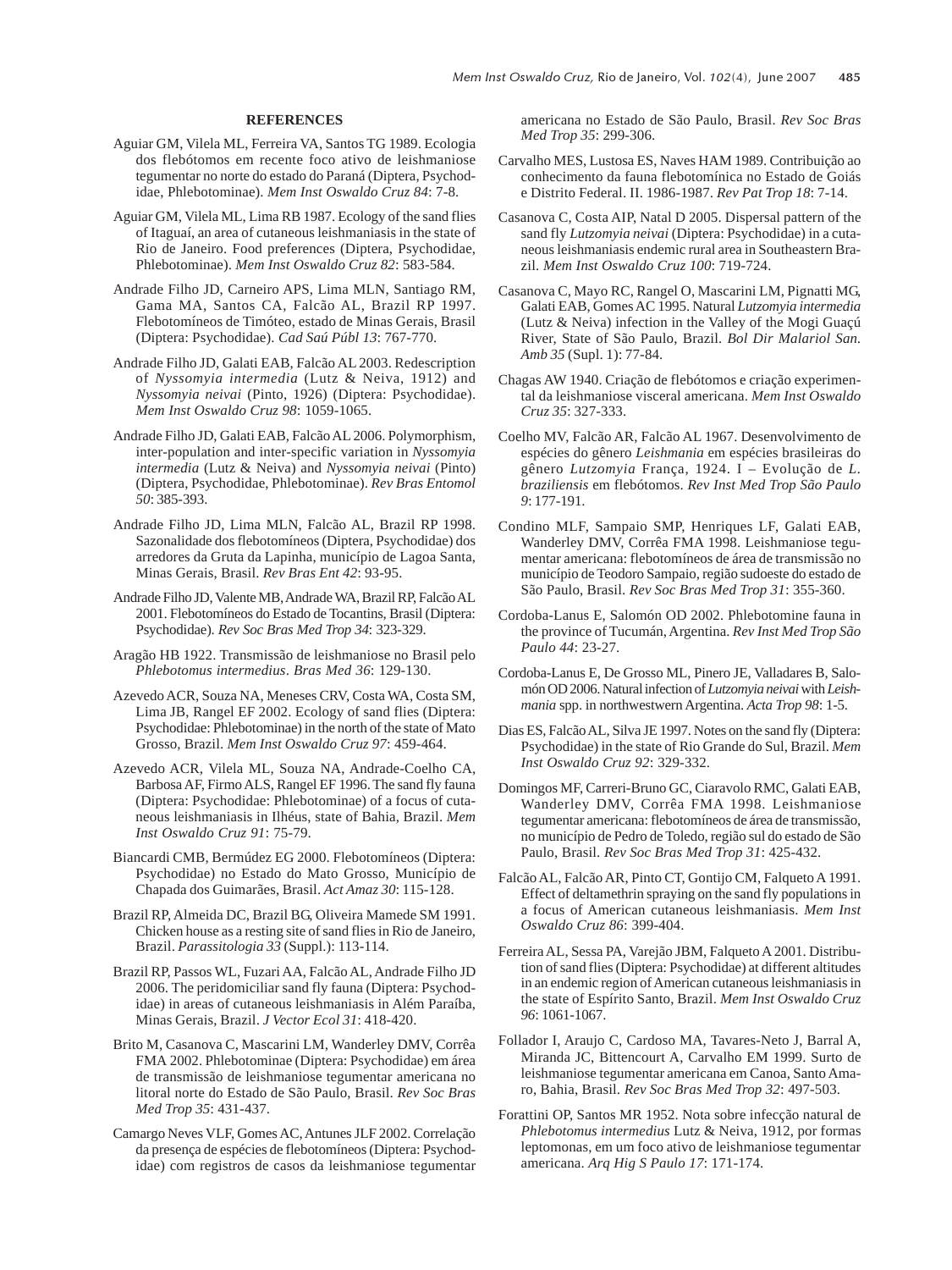- Forattini OP, Pattoli DBG, Rebello EX, Ferreira AO 1972. Infecção natural de flebotomíneos em foco enzoótico de leishmaniose no estado de São Paulo, Brasil. *Rev Saú Públ 6*: 431-433.
- Galati EAB, Marassá AM, Andrade RMG, Pinto PLS, Consales CA, Karmann I, Bueno EFM 2002. Phlebotomines from speleological province of Ribeira Valley, São Paulo State, Brasil. *Entomol Vect* (Suppl. 1): 38-39.
- Galati EAB, Nunes VLB, Bogiani PC, Dorval MEC, Cristaldo G, Rocha HC, Oshiro ET, Damasceno Júnior GA 2006. Phlebotomines (Diptera: Psychodidae) in forested areas of the Serra da Bodoquena, state of Mato Grosso do Sul, Brazil. *Mem Inst Oswaldo Cruz 101*: 175-192.
- Galati EAB, Nunes VLB, Dorval MEC, Oshiro ET, Cristaldo G, Espíndola MA, Rocha HC, Garcia WB 1996. Estudo dos flebotomíneos (Diptera, Psychodidae), em área de leishmaniose tegumentar, no Estado de Mato Grosso do Sul, Brasil. *Rev Saú Públ 30*: 115-128.
- Gomes AC, Galati EAB 1987. Aspectos ecológicos da leishmaniose tegumentar americana. 5. Estratificação da atividade especial e estacional de Phlebotominae (Diptera, Psychodidae) em áreas de cultura agrícolas da região do Vale do Ribeira, estado de São Paulo, Brasil. *Mem Inst Oswaldo Cruz 82*: 467-473.
- Gomes AC, Galati EAB 1989. Aspectos ecológicos da leishmaniose tegumentar americana. 7. Capacidade vetorial flebotomínea em ambiente florestal primário do sistema da Serra do Mar, região do Vale do Ribeira, estado de São Paulo, Brasil. *Rev Saú Públ 23*: 136-142.
- Gomes AC, Barata JMS, Rocha e Silva EO, Galati EAB 1989. Aspectos ecológicos da leishmaniose tegumentar americana. 6. Fauna flebotomínea antropofílica de matas residuais situadas na região centro-nordeste do estado de São Paulo. *Rev Inst Med Trop São Paulo 31*: 32-39.
- Gomes AC, Galati EAB, Casanova C, Domingos MF, Marques GRAM, Neves VLF 1995. Analysis of the geographical distribution of leishmaniasis vectors in the state of São Paulo Brazil. *Bol Dir Malariol San Amb 35* (Supl. 1): 143-146.
- Gomes AC, Galati EAB, Glasser CM 1990. Nota sobre o encontro de Phlebotominae (Diptera: Psychodidae) no litoral sul do estado de São Paulo, Brasil. *Rev Saú Públ 24*: 319-320.
- Gomes AC, Rabello EX, Santos JLF, Galati EAB 1980. Estudo experimental da freqüência de flebotomíneos a ecótopos artificiais com referência especial a *Psychodopygus intermedius*. *Rev Saú Públ 14*: 540-556.
- Gomes AC, Rabello EX, Santos JLF, Galati EAB 1983. Aspectos ecológicos da leishmaniose tegumentar americana. 3. Observações naturais sobre o ritmo diário da atividade de *Psychodopygus intermedius* em ambiente florestal e extraflorestal. *Rev Saúde Pública 17*: 23-30.
- Gontijo CMF, Silva ES, Fuccio MB, Sousa MCA, Pacheco RS, Dias ES, Andrade Filho JD, Brazil RP, Melo MN 2002. Epidemiological studies of an outbreak of cutaneous leishmaniasis in the Rio Jequitinhonha Valley, Minas Gerais, Brazil. *Acta Trop 81*: 143-150.
- Killick-Kendrick R 1988. Studies and criteria for the incrimination of vector and reservoir hosts of the leishmaniasis. In Proceeding of the International Workshop on Control Strategies for the leishmaniasis. Ottawa: International Development Research Center, p. 272-280.
- Lainson R, Rangel EF 2003. Ecologia das leishmanioses: transmissores de leishmaniose tegumentar americana. In EF Rangel, R Lainson (eds), *Flebotomíneos do Brasil*, Fiocruz, Rio de Janeiro, p. 291-309.
- Marcondes CB 1996. A redescription of *Lutzomyia* (*Nyssomyia*) *intermedia* (Lutz & Neiva, 1912), and resurrection of *L*. *neivai* (Pinto, 1926) (Diptera, Psychodidae, Phlebotominae). *Mem Inst Oswaldo Cruz 91*: 457-462.
- Marcondes CB, Lozovei AL, Vilela JH 1998. Distribuição geográfica de flebotomíneos do complexo *Lutzomyia intermedia* (Lutz & Neiva, 1912) (Diptera, Psychodidae). *Rev Soc Bras Med Trop 31*: 51-58.
- Martins AV, Williams P, Falcão AL 1978. *American Sand flies (Diptera: Psychodidae: Phlebotominae)*, Acad Bras Ciências, Rio de Janeiro, 195 pp.
- Massafera R, Silva AL, Carvalho AP, Santos DR, Galati EAB, Teodoro U 2005. Fauna de flebotomíneos do município de Bandeirantes, no Estado do Paraná. *Rev Saúde Pública 39*: 571-577.
- Oliveira AG, Andrade Filho JD, Falcão AL, Brazil RP 2003. Estudo de flebotomíneos (Diptera: Psychodidae) na zona urbana da cidade de Campo Grande, Mato Grosso do Sul, Brasil, 1999- 2000. *Cad Saú Públ 19*: 933-944.
- Oliveira SMP, Afonso RCH, Dias CMG, Brazil RP 1995. Estudo da fauna de flebotomíneos (Diptera: Psychodidae) em Santa Cruz, município do Rio de Janeiro, Brasil. *Rev Brasil Entomol 39*: 547-551.
- Pereira IR, Hoch A 1990. *Lutzomyia intermedia* as a suspected vector of *Leishmania (Viannia) braziliensis* in Bahia State, Brazil. *Rev Soc Bras Med Trop 23*: 235.
- Pita-Pereira D, Alves CR, Souza MB, Brazil RP, Bertho AL, Barbosa AF, Britto CC 2005. Identifications of naturally infected *Lutzomyia intermedia* and *Lutzomyia migonei* with *Leishmania* (*Viannia*) *braziliensis* in Rio de Janeiro (Brazil) revealed by a PCR multiplex non-isotopic hybridization assay. *Acta Trop 99*: 905-913.
- Rangel EF, Azevedo ACR, Andrade CA, Souza NA, Wermelinger ED 1990. Studies on sand fly fauna (Diptera: Psychodidae) in a focus of cutaneous leishmaniasis in Mesquita, Rio de Janeiro state, Brazil. *Mem Inst Oswaldo Cruz 85:* 39-45.
- Rangel EF, Barbosa AF, Andrade CA, Souza NA, Wermelinger ED 1992. Development of *Leishmania* (*Viannia*) *braziliensis* Vianna, 1911 in *Lutzomyia intermedia* (Lutz & Neiva, 1912) (Diptera: Psychodidae: Phlebotominae) under experimental conditions. *Mem Inst Oswaldo Cruz 87*: 235-238.
- Rangel EF, Souza NA, Wermelinger ED, Barbosa AF 1984. Infecção natural de *Lutzomyia intermedia* Lutz & Neiva, 1912 em área endêmica de leishmaniose tegumentar no estado do Rio de Janeiro. *Mem Inst Oswaldo Cruz 79*: 395-396.
- Rangel EF, Travi BL, Barosa AF, Montoya J 1993. Development of Colombian isolates of *Leishmania* (*Viannia*) *panamensis*, *Le* (*V.*) *guyanensis,* and *Le* (*V.*) *braziliensis* in the sand fly *Lutzomyia intermedia* (Lutz & Neiva, 1912) under experimental conditions. *Mem Inst Oswaldo Cruz 88*: 313-315.
- Salomón OD, Mocarbel NJ, Pedroni E, Colombo J, Sandillu M 2006b. Phlebotominae vectors of leishmaniasis in the provinces of Santa Fe and Entre Rios, Argentina. *Medicina 66*: 220-224.